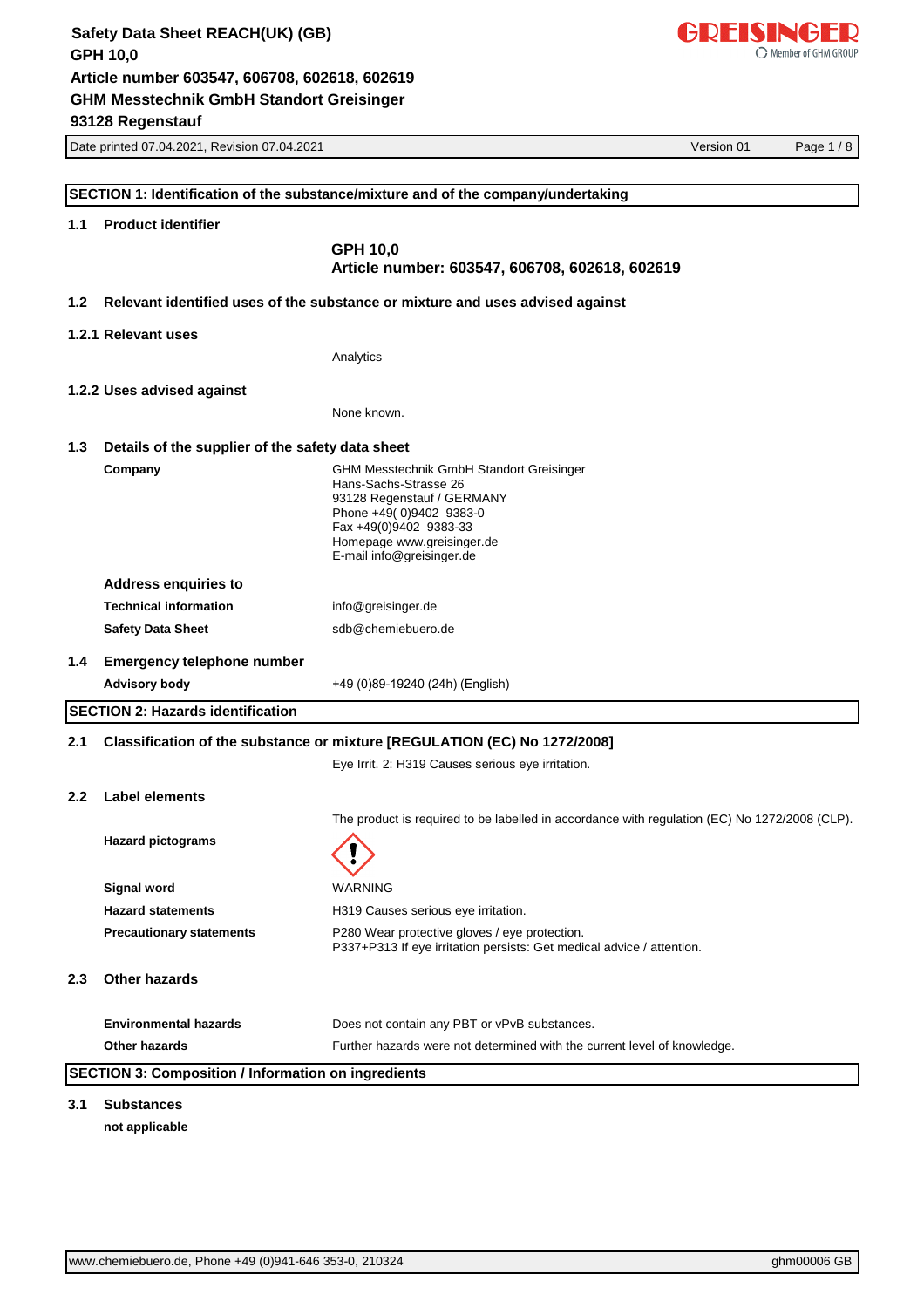Date printed 07.04.2021, Revision 07.04.2021 Version 01 Page 2 / 8

**The product is a mixture.**

**3.2 Mixtures**

|     | Range [%] Substance                                         |                                                                                                                                                                                      |
|-----|-------------------------------------------------------------|--------------------------------------------------------------------------------------------------------------------------------------------------------------------------------------|
|     | 50 - 70 Sodium carbonate                                    |                                                                                                                                                                                      |
|     |                                                             | CAS: 497-19-8, EINECS/ELINCS: 207-838-8, EU-INDEX: 011-005-00-2                                                                                                                      |
|     | GHS/CLP: Eye Irrit. 2: H319                                 |                                                                                                                                                                                      |
|     |                                                             |                                                                                                                                                                                      |
|     | <b>Comment on component parts</b>                           | Substances of Very High Concern - SVHC: substances are not contained or are below 0.1%.<br>For full text of H-statements: see SECTION 16.                                            |
|     | <b>SECTION 4: First aid measures</b>                        |                                                                                                                                                                                      |
| 4.1 | Description of first aid measures                           |                                                                                                                                                                                      |
|     | <b>General information</b>                                  | Change powdered clothing.                                                                                                                                                            |
|     |                                                             |                                                                                                                                                                                      |
|     | <b>Inhalation</b>                                           | Ensure supply of fresh air.<br>In the event of symptoms seek medical treatment.                                                                                                      |
|     | <b>Skin contact</b>                                         | When in contact with skin, clean with water.<br>Consult a doctor if skin irritation persists.                                                                                        |
|     | Eye contact                                                 | Rinse cautiously with water for several minutes. Remove contact lenses, if present and easy<br>to do. Continue rinsing.<br>If eye irritation persists: Get medical advice/attention. |
|     | Ingestion                                                   | Rinse out mouth and give plenty of water to drink.<br>Do not induce vomiting.<br>Seek medical advice.                                                                                |
|     |                                                             |                                                                                                                                                                                      |
| 4.2 | Most important symptoms and effects, both acute and delayed |                                                                                                                                                                                      |
|     |                                                             | Irritant effects                                                                                                                                                                     |
| 4.3 |                                                             | Indication of any immediate medical attention and special treatment needed                                                                                                           |
|     |                                                             | Treat symptomatically.                                                                                                                                                               |
|     |                                                             |                                                                                                                                                                                      |
|     | <b>SECTION 5: Fire-fighting measures</b>                    |                                                                                                                                                                                      |
| 5.1 | <b>Extinguishing media</b>                                  |                                                                                                                                                                                      |
|     | Suitable extinguishing media                                | Product itself is non-combustible. Fire extinguishing method of surrounding areas must be<br>considered.                                                                             |
|     | Extinguishing media that must not<br>be used                | Full water jet.                                                                                                                                                                      |
| 5.2 | Special hazards arising from the substance or mixture       |                                                                                                                                                                                      |
|     |                                                             | Risk of formation of toxic pyrolysis products.                                                                                                                                       |
| 5.3 | <b>Advice for firefighters</b>                              |                                                                                                                                                                                      |
|     |                                                             | Use self-contained breathing apparatus.                                                                                                                                              |
|     |                                                             | Fire residues and contaminated firefighting water must be disposed of in accordance within<br>the local regulations.                                                                 |
|     | <b>SECTION 6: Accidental release measures</b>               |                                                                                                                                                                                      |
| 6.1 |                                                             | Personal precautions, protective equipment and emergency procedures                                                                                                                  |
|     |                                                             | Use personal protective equipment.<br>Avoid dust formation.                                                                                                                          |
| 6.2 | <b>Environmental precautions</b>                            |                                                                                                                                                                                      |
|     |                                                             | Do not discharge into the drains.                                                                                                                                                    |

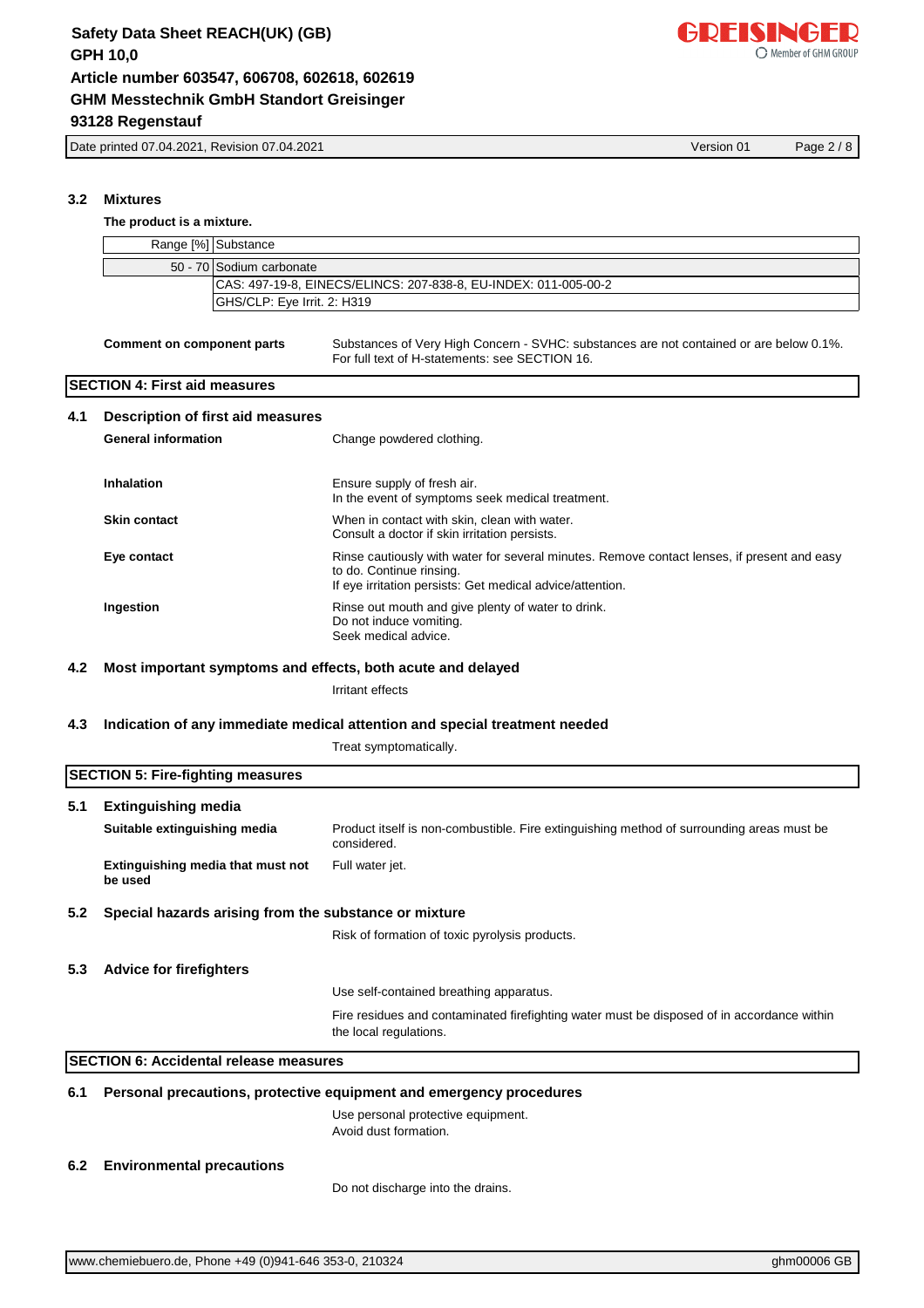

|                                                                     | Version 01<br>Date printed 07.04.2021, Revision 07.04.2021 |                                                                                                                            |  | Page 3/8 |
|---------------------------------------------------------------------|------------------------------------------------------------|----------------------------------------------------------------------------------------------------------------------------|--|----------|
|                                                                     |                                                            |                                                                                                                            |  |          |
| 6.3                                                                 | Methods and material for containment and cleaning up       |                                                                                                                            |  |          |
|                                                                     |                                                            | Take up mechanically. Avoid production of dust.<br>Dispose of absorbed material in accordance within the regulations.      |  |          |
| 6.4                                                                 | <b>Reference to other sections</b>                         |                                                                                                                            |  |          |
|                                                                     |                                                            | See SECTION 8+13                                                                                                           |  |          |
|                                                                     | <b>SECTION 7: Handling and storage</b>                     |                                                                                                                            |  |          |
| 7.1                                                                 | <b>Precautions for safe handling</b>                       |                                                                                                                            |  |          |
|                                                                     |                                                            | Use only in well-ventilated areas.<br>Avoid the formation and deposition of dust.<br>Avoid contact with eyes and skin.     |  |          |
|                                                                     |                                                            | Wash hands before breaks and after work.<br>Do not eat, drink or smoke when using this product.<br>Remove soiled clothing. |  |          |
| Conditions for safe storage, including any incompatibilities<br>7.2 |                                                            |                                                                                                                            |  |          |
|                                                                     |                                                            | Keep only in original container.                                                                                           |  |          |
|                                                                     |                                                            | Do not store together with food and animal food/diet.                                                                      |  |          |
|                                                                     |                                                            | Keep container tightly closed.<br>Protect from heat/overheating.                                                           |  |          |
| 7.3                                                                 | Specific end use(s)                                        |                                                                                                                            |  |          |
|                                                                     |                                                            | See product use, SECTION 1.2                                                                                               |  |          |
|                                                                     | <b>SECTION 8: Exposure controls / personal protection</b>  |                                                                                                                            |  |          |

#### **8.1 Control parameters**

**Ingredients with occupational exposure limits to be monitored (GB)**

not applicable

#### **8.2 Exposure controls**

| Additional advice on system design                             | Ensure adequate ventilation on workstation.<br>Pay attention to dust limit value (ACGIH-2011: 10 mg/m <sup>3</sup> particle inhalable: 3 mg/m <sup>3</sup> particle<br>respirable).                                                                                                |
|----------------------------------------------------------------|------------------------------------------------------------------------------------------------------------------------------------------------------------------------------------------------------------------------------------------------------------------------------------|
| Eye protection                                                 | Safety glasses. (EN 166:2001)                                                                                                                                                                                                                                                      |
| <b>Hand protection</b>                                         | The details concerned are recommendations. Please contact the glove supplier for further<br>information.<br>> 0.4 mm: Butyl rubber, >480 min (EN 374-1/-2/-3).                                                                                                                     |
| <b>Skin protection</b>                                         | light protective clothing                                                                                                                                                                                                                                                          |
| Other                                                          | Personal protective equipment should be selected specifically for the working place,<br>depending on concentration and quantity handled. The resistance of this equipment to<br>chemicals should be ascertained with the respective supplier.<br>Avoid contact with eyes and skin. |
| <b>Respiratory protection</b>                                  | Respiratory protection in the case of dust formation.<br>Use Safety mask. (DIN EN 149)                                                                                                                                                                                             |
| <b>Thermal hazards</b>                                         | No information available.                                                                                                                                                                                                                                                          |
| Delimitation and monitoring of the<br>environmental exposition | See SECTION 6+7.                                                                                                                                                                                                                                                                   |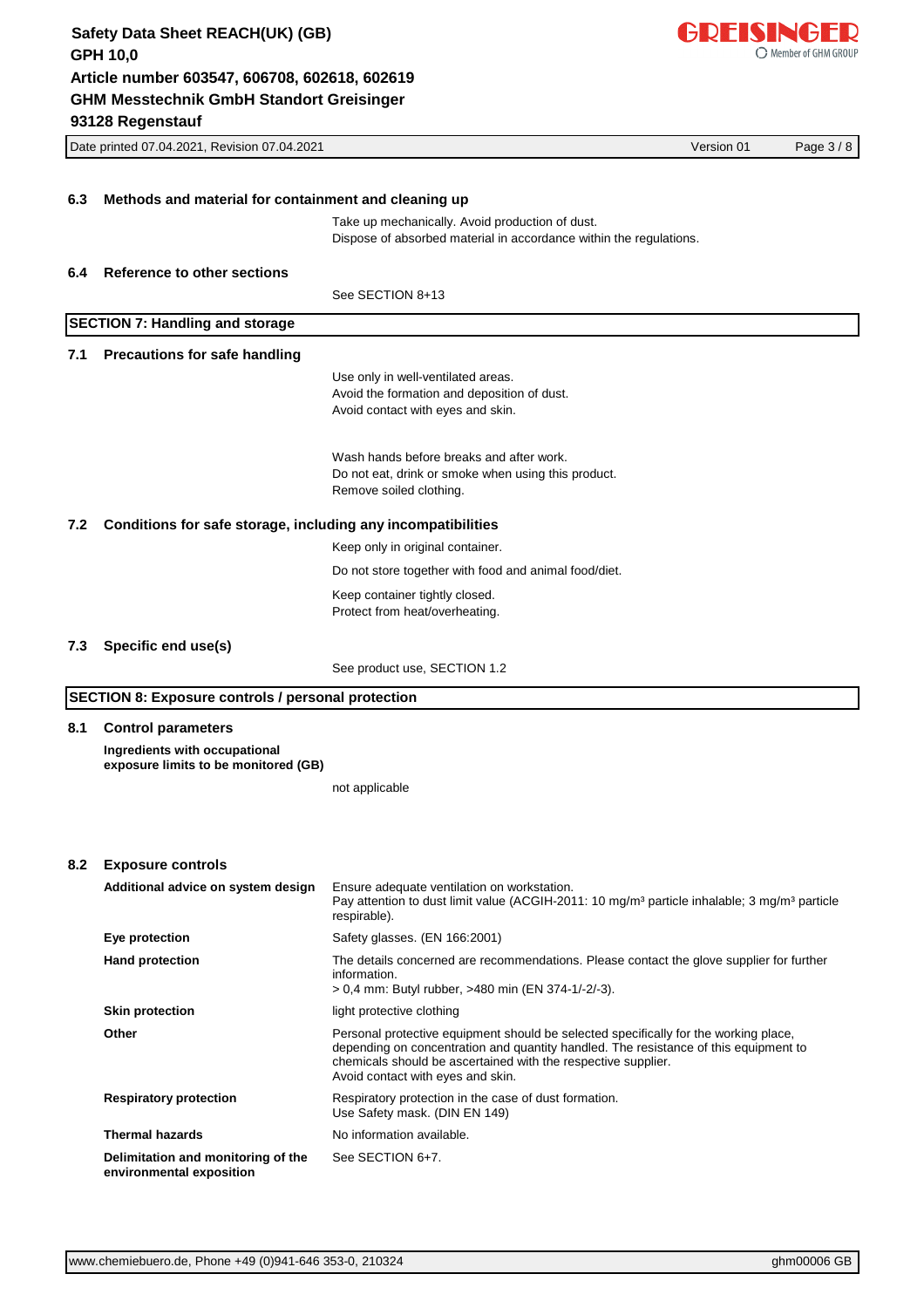Date printed 07.04.2021, Revision 07.04.2021 Version 01 Page 4 / 8

# **SECTION 9: Physical and chemical properties**

# **9.1 Information on basic physical and chemical properties**

| <b>Physical state</b>                                  | solid<br>granules         |
|--------------------------------------------------------|---------------------------|
| Color                                                  | white                     |
| Odor                                                   | odourless                 |
| <b>Odour threshold</b>                                 | not applicable            |
| pH-value                                               | not determined            |
| pH-value [1%]                                          | 10,0                      |
| <b>Boiling point [°C]</b>                              | not applicable            |
| Flash point [°C]                                       | not applicable            |
| Flammability (solid, gas) [°C]                         | not determined            |
| Lower explosion limit                                  | not applicable            |
| <b>Upper explosion limit</b>                           | not applicable            |
| <b>Oxidising properties</b>                            | no                        |
| Vapour pressure/gas pressure [kPa]                     | not applicable            |
| Density [g/ml]                                         | ca. 1                     |
| Bulk density [kg/m <sup>3</sup> ]                      | not determined            |
| Solubility in water                                    | completely miscible       |
| <b>Solubility other solvents</b>                       | No information available. |
| Partition coefficient [n-octanol/water] not applicable |                           |
| <b>Kinematic viscosity</b>                             | not applicable            |
| <b>Relative vapour density</b>                         | not applicable            |
| <b>Evaporation speed</b>                               | not applicable            |
| Melting point [°C]                                     | not applicable            |
| <b>Auto-ignition temperature</b>                       | not determined            |
| Decomposition temperature [°C]                         | not determined            |
| <b>Particle characteristics</b>                        | No information available. |
|                                                        |                           |

## **9.2 Other information**

none

## **SECTION 10: Stability and reactivity**

## **10.1 Reactivity**

The product is stable under standard conditions.

#### **10.2 Chemical stability**

Stable under normal ambient conditions (ambient temperature).

### **10.3 Possibility of hazardous reactions**

Reaction with acids: production of heat and carbon dioxide.

#### **10.4 Conditions to avoid**

Heating (decomposition)

#### **10.5 Incompatible materials**

Acids

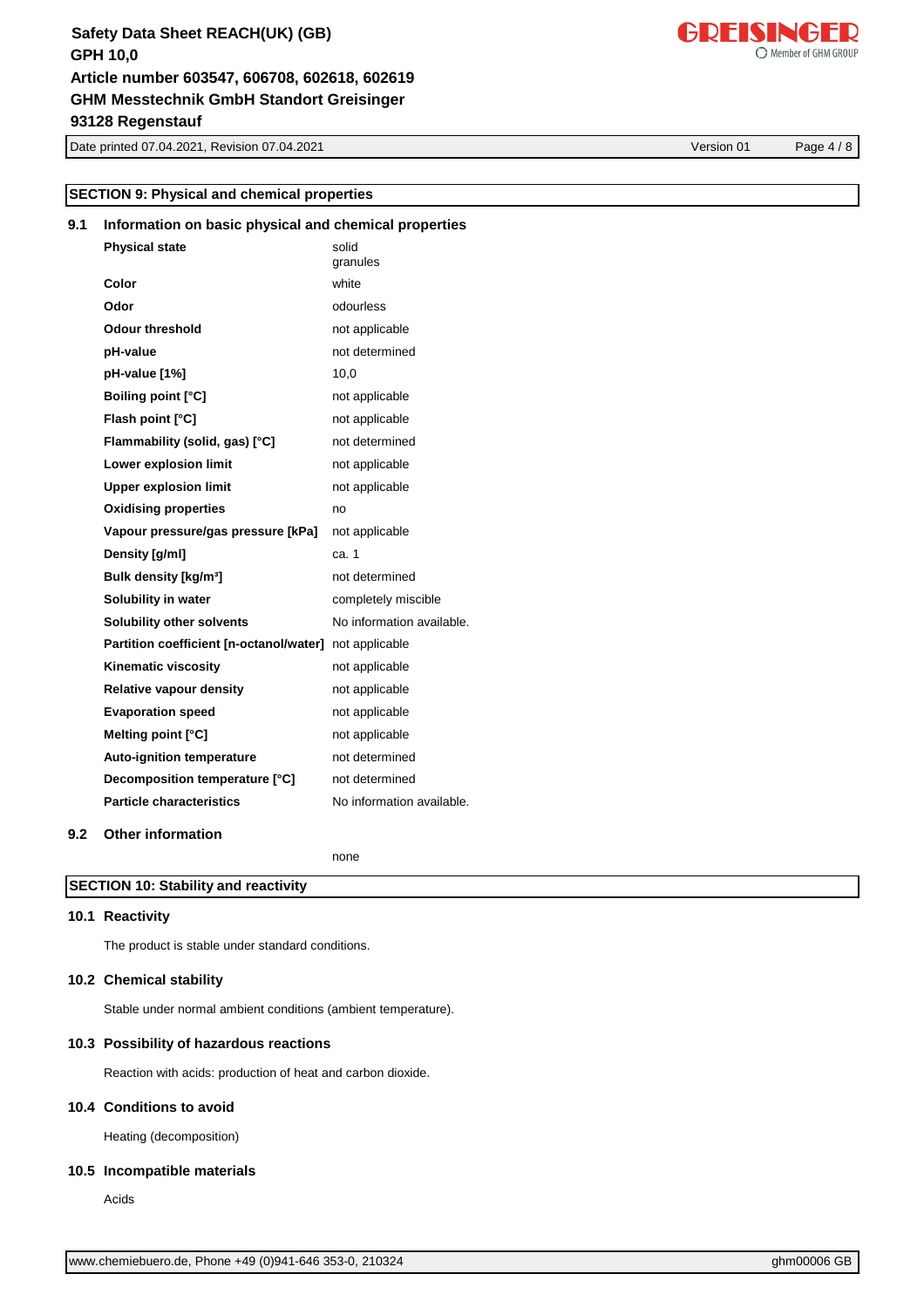Date printed 07.04.2021, Revision 07.04.2021 Version 01 Page 5 / 8

#### **10.6 Hazardous decomposition products**

In the case of heating following (decomposition) products may occure: Carbon dioxide (CO2).

#### **SECTION 11: Toxicological information**

### **11.1 Information on toxicological effects**

**Acute oral toxicity**

| Substance                            |  |
|--------------------------------------|--|
| Sodium carbonate, CAS: 497-19-8      |  |
| LD50, oral, Rat, 4090 mg/kg (IUCLID) |  |

#### **Acute dermal toxicity**

#### **Acute inhalational toxicity**

| Substance                                       |
|-------------------------------------------------|
| Sodium carbonate, CAS: 497-19-8                 |
| LC50, inhalative, Rat, 5750 mg/l 2 h (OECD 403) |

| Serious eye damage/irritation                         | Irritant<br>Based on the available information, the classification criteria are fulfilled.<br>Calculation method |
|-------------------------------------------------------|------------------------------------------------------------------------------------------------------------------|
| Skin corrosion/irritation                             | Based on the available information, the classification criteria are not fulfilled.                               |
| Respiratory or skin sensitisation                     | Based on the available information, the classification criteria are not fulfilled.                               |
| Specific target organ toxicity —<br>single exposure   | Based on the available information, the classification criteria are not fulfilled.                               |
| Specific target organ toxicity -<br>repeated exposure | Based on the available information, the classification criteria are not fulfilled.                               |
| <b>Mutagenicity</b>                                   | Based on the available information, the classification criteria are not fulfilled.                               |
| <b>Reproduction toxicity</b>                          | Based on the available information, the classification criteria are not fulfilled.                               |
| Carcinogenicity                                       | Based on the available information, the classification criteria are not fulfilled.                               |
| <b>Aspiration hazard</b>                              | Based on the available information, the classification criteria are not fulfilled.                               |
| General remarks                                       |                                                                                                                  |
|                                                       |                                                                                                                  |

Toxicological data of complete product are not available.

## **SECTION 12: Ecological information**

#### **12.1 Toxicity**

| Substance                                           |  |
|-----------------------------------------------------|--|
| Sodium carbonate, CAS: 497-19-8                     |  |
| LC50, (96h), Lepomis macrochirus, 300 mg/l (IUCLID) |  |
| EC50, (48h), Daphnia magna, 265 mg/l (IUCLID)       |  |

### **12.2 Persistence and degradability**

| <b>Behaviour in environment</b><br>compartments | No information available. |
|-------------------------------------------------|---------------------------|
| Behaviour in sewage plant                       | No information available. |
| <b>Biological degradability</b>                 | No information available. |

#### **12.3 Bioaccumulative potential**

Accumulation in organisms is not expected.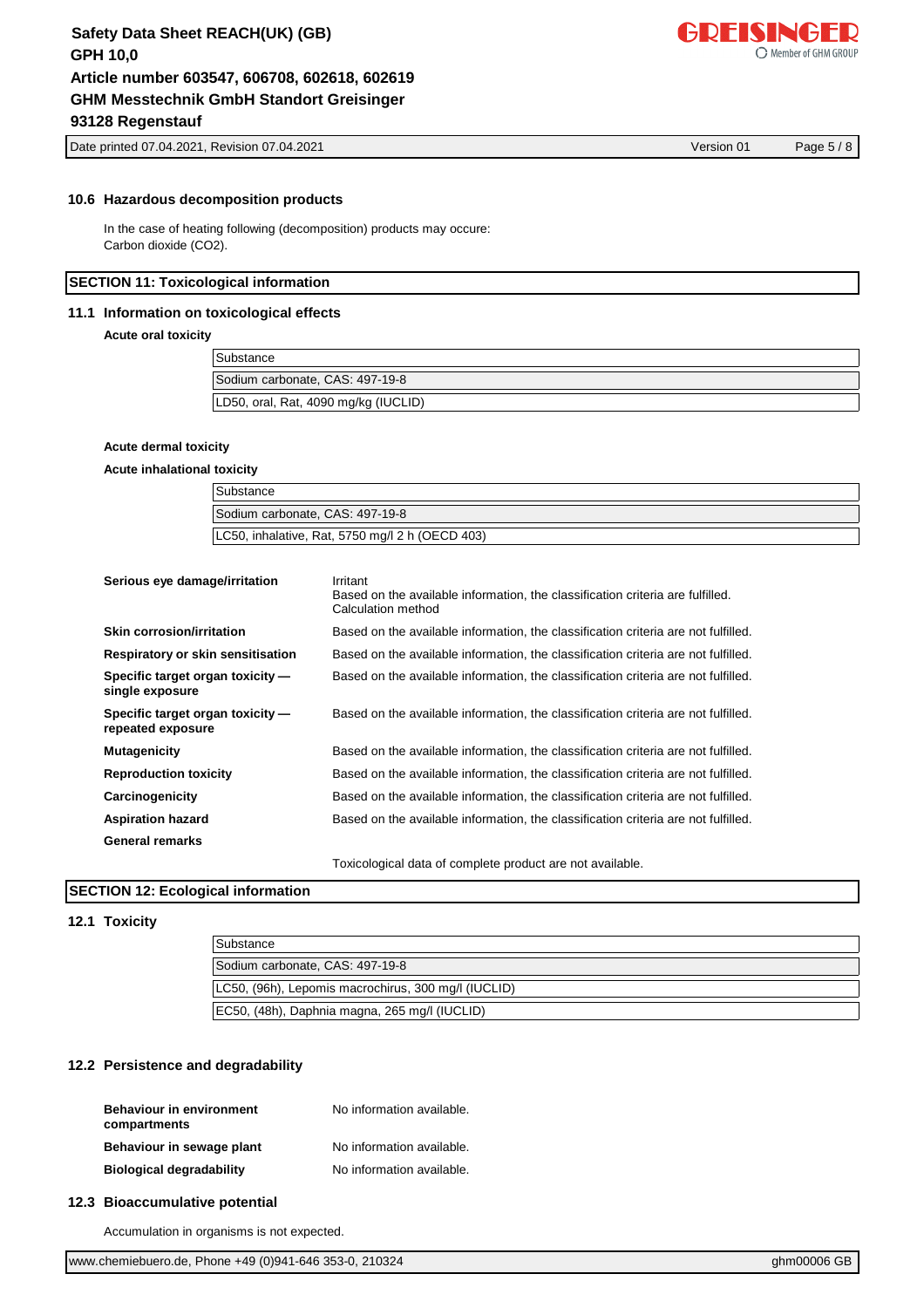Date printed 07.04.2021, Revision 07.04.2021 Version 01 Page 6 / 8

# **12.4 Mobility in soil**

No information available.

## **12.5 Results of PBT and vPvB assessment**

Based on all available information not to be classified as PBT or vPvB respectively.

## **12.6 Endocrine disrupting properties**

No information available.

## **12.7 Other adverse effects**

Do not discharge product unmonitored into the environment or into the drainage. Ecological data of complete product are not available.

## **SECTION 13: Disposal considerations**

## **13.1 Waste treatment methods**

Waste material must be disposed of in accordance with the Directive on waste 2008/98/EC as well as other national and local regulations. It is not possible to determine a waste code for this product in accordance with the European Waste Catalogue (EWC) since it is only possible to classify it according to how it is used by the customer. The waste code is to be determined within the EU in liaison with the waste-disposal operator.

| roduc |
|-------|
|       |

|                         | Coordinate disposal with the authorities if necessary.                                                                         |
|-------------------------|--------------------------------------------------------------------------------------------------------------------------------|
| Waste no. (recommended) | 060301XXXXXXX                                                                                                                  |
| Contaminated packaging  |                                                                                                                                |
|                         | Uncontaminated packaging may be taken for recycling.<br>Packaging that cannot be cleaned should be disposed of as for product. |
| Waste no. (recommended) | 150102                                                                                                                         |

| <b>SECTION 14: Transport information</b>                          |                                                                           |  |  |  |
|-------------------------------------------------------------------|---------------------------------------------------------------------------|--|--|--|
| 14.1 UN number                                                    |                                                                           |  |  |  |
| Transport by land according to<br><b>ADR/RID</b>                  | not applicable                                                            |  |  |  |
| Inland navigation (ADN)                                           | not applicable                                                            |  |  |  |
| Marine transport in accordance with not applicable<br><b>IMDG</b> |                                                                           |  |  |  |
| Air transport in accordance with IATA not applicable              |                                                                           |  |  |  |
| 14.2 UN proper shipping name                                      |                                                                           |  |  |  |
| Transport by land according to<br><b>ADR/RID</b>                  | NO DANGEROUS GOODS                                                        |  |  |  |
| Inland navigation (ADN)                                           | NO DANGEROUS GOODS                                                        |  |  |  |
| <b>IMDG</b>                                                       | Marine transport in accordance with NOT CLASSIFIED AS "DANGEROUS GOODS"   |  |  |  |
|                                                                   | Air transport in accordance with IATA NOT CLASSIFIED AS "DANGEROUS GOODS" |  |  |  |

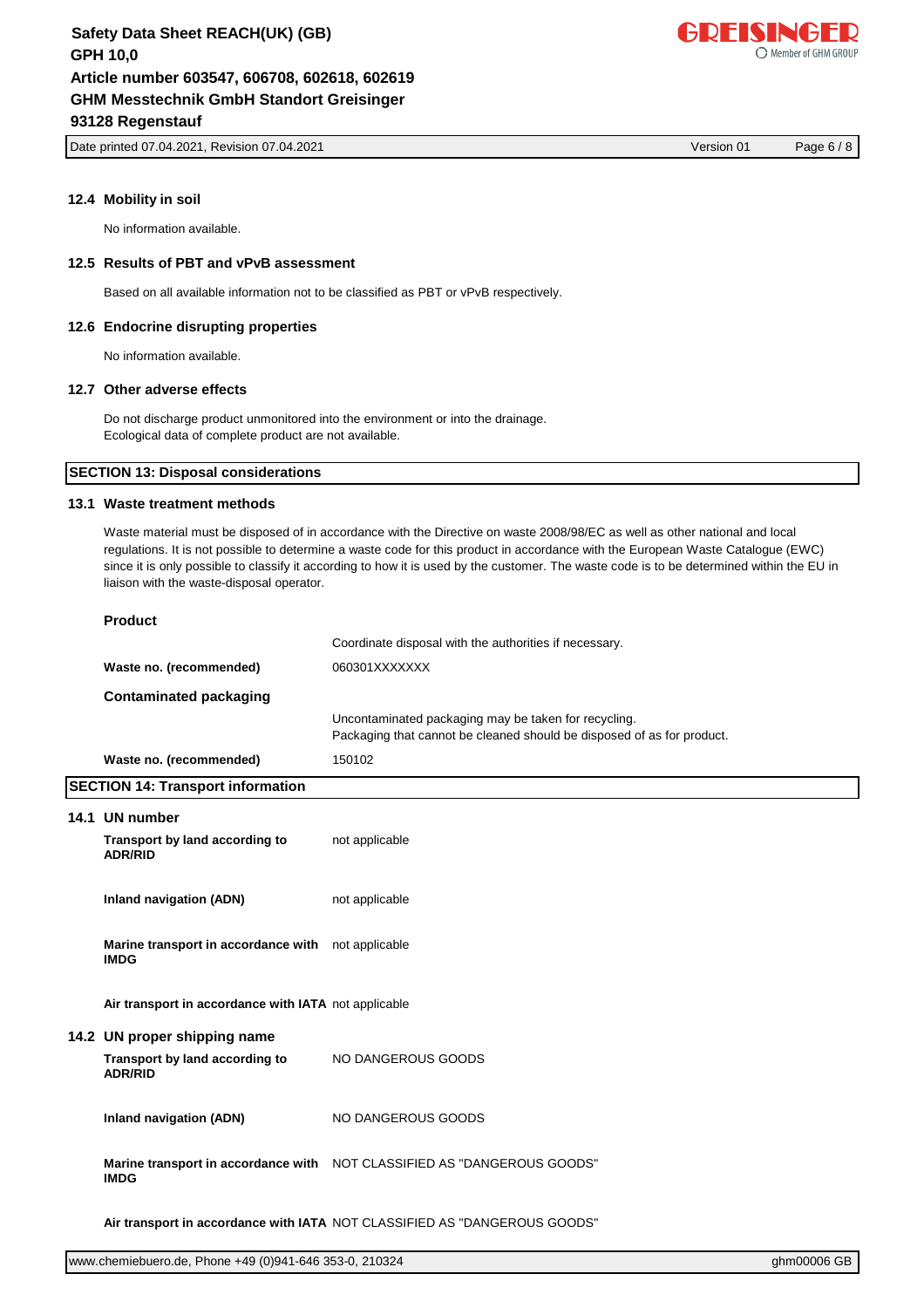

Date printed 07.04.2021, Revision 07.04.2021 Version 01 Page 7 / 8

| 14.3 Transport hazard class(es)                                   |                |
|-------------------------------------------------------------------|----------------|
| Transport by land according to<br><b>ADR/RID</b>                  | not applicable |
| <b>Inland navigation (ADN)</b>                                    | not applicable |
| Marine transport in accordance with not applicable<br><b>IMDG</b> |                |
| Air transport in accordance with IATA not applicable              |                |
| 14.4 Packing group                                                |                |
| Transport by land according to<br><b>ADR/RID</b>                  | not applicable |
| <b>Inland navigation (ADN)</b>                                    | not applicable |
| Marine transport in accordance with not applicable<br><b>IMDG</b> |                |
| Air transport in accordance with IATA not applicable              |                |
| 14.5 Environmental hazards                                        |                |
| Transport by land according to<br><b>ADR/RID</b>                  | no             |
| Inland navigation (ADN)                                           | no             |
| Marine transport in accordance with<br><b>IMDG</b>                | no no          |
| Air transport in accordance with IATA no                          |                |
| 14.6 Special precautions for user                                 |                |

Relevant information under SECTION 6 to 8.

## **14.7 Transport in bulk according to Annex II of MARPOL and the IBC Code**

not applicable

| <b>SECTION 15: Regulatory information</b>                                                           |                                                                                                                                                                                        |  |  |  |
|-----------------------------------------------------------------------------------------------------|----------------------------------------------------------------------------------------------------------------------------------------------------------------------------------------|--|--|--|
| 15.1 Safety, health and environmental regulations/legislation specific for the substance or mixture |                                                                                                                                                                                        |  |  |  |
| <b>EEC-REGULATIONS</b>                                                                              | 2008/98/EC 2000/532/EC); 2010/75/EU; 2004/42/EC; (EC) 648/2004; (EC) 1907/2006<br>(REACH); (EU) 1272/2008; 75/324/EEC ((EC) 2016/2037); (EU) 2020/878; (EU) 2016/131;<br>(EU) 517/2014 |  |  |  |
| <b>TRANSPORT-REGULATIONS</b>                                                                        | ADR (2021); IMDG-Code (2021, 40. Amdt.); IATA-DGR (2021)                                                                                                                               |  |  |  |
| <b>NATIONAL REGULATIONS (GB):</b>                                                                   | EH40/2005 Workplace exposure limits (Second edition, published December 2011).                                                                                                         |  |  |  |
| - Observe employment restrictions<br>for people                                                     | none                                                                                                                                                                                   |  |  |  |
| - VOC (2010/75/CE)                                                                                  | not applicable                                                                                                                                                                         |  |  |  |